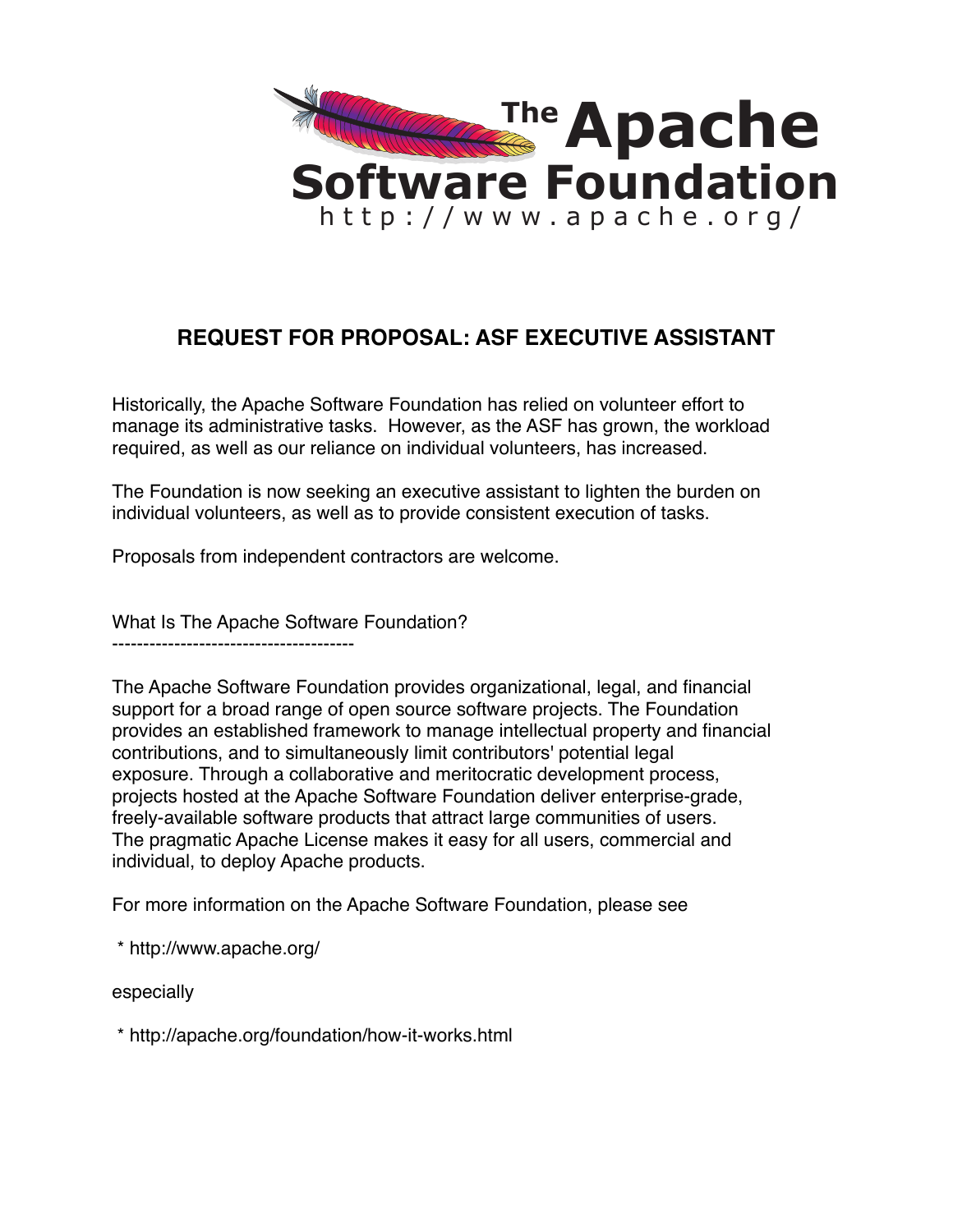What We Need ---------------------------------------

We are looking for an individual capable of taking on the tasks of an executive assistant. You must be comfortable working remotely, from home. You must also be competent in typical office- and accounting-software, and demonstrate an ability and willingness to learn to use new software and tools.

As part of a virtual organization, you must be a self-starter, capable of moving forward on day-to-day operations without direct oversight.

You should be comfortable with using email as the primary communication medium, but should also be willing to switch to other modes, from IM/text messages to phone calls, to get necessary information on a deadline.

What We Do Not Need

---------------------------------------

We are not looking for a manager capable of delegating tasks, but rather someone who recognizes tasks and picks them up.

General Responsibilities

---------------------------------------

The executive assistant will report to the President of the Apache Software Foundation.

The assistant will be expected to support other officers, including the Treasurer and Secretary. This work will include the following:

- Preparing and properly filing all required business and tax documents for corporate filings, payroll and other similar recurring statements.
- Ensuring that invoices are issued and bills paid in a timely manner.
- Tracking income and expenditures, maintaining ledgers, and preparing necessary reports for monthly financial statement, budgetary comparison and audit.
- Working with officers to plan budget submissions and to prepare an annual budget for board approval.
- Recording receipt of documents in the Foundation SVN repository, and filing them appropriately for further processing.
- Identifying specifications, reviewing proposals, and negotiating bids for outside services.
- Coordinating meetings, including negotiating contractual multi-year meeting and event-spaces, and supporting Foundation-sponsored travel arrangements
- Assisting with agenda scheduling of Members and Board meetings as requested, and recording minutes for various Foundation meetings.